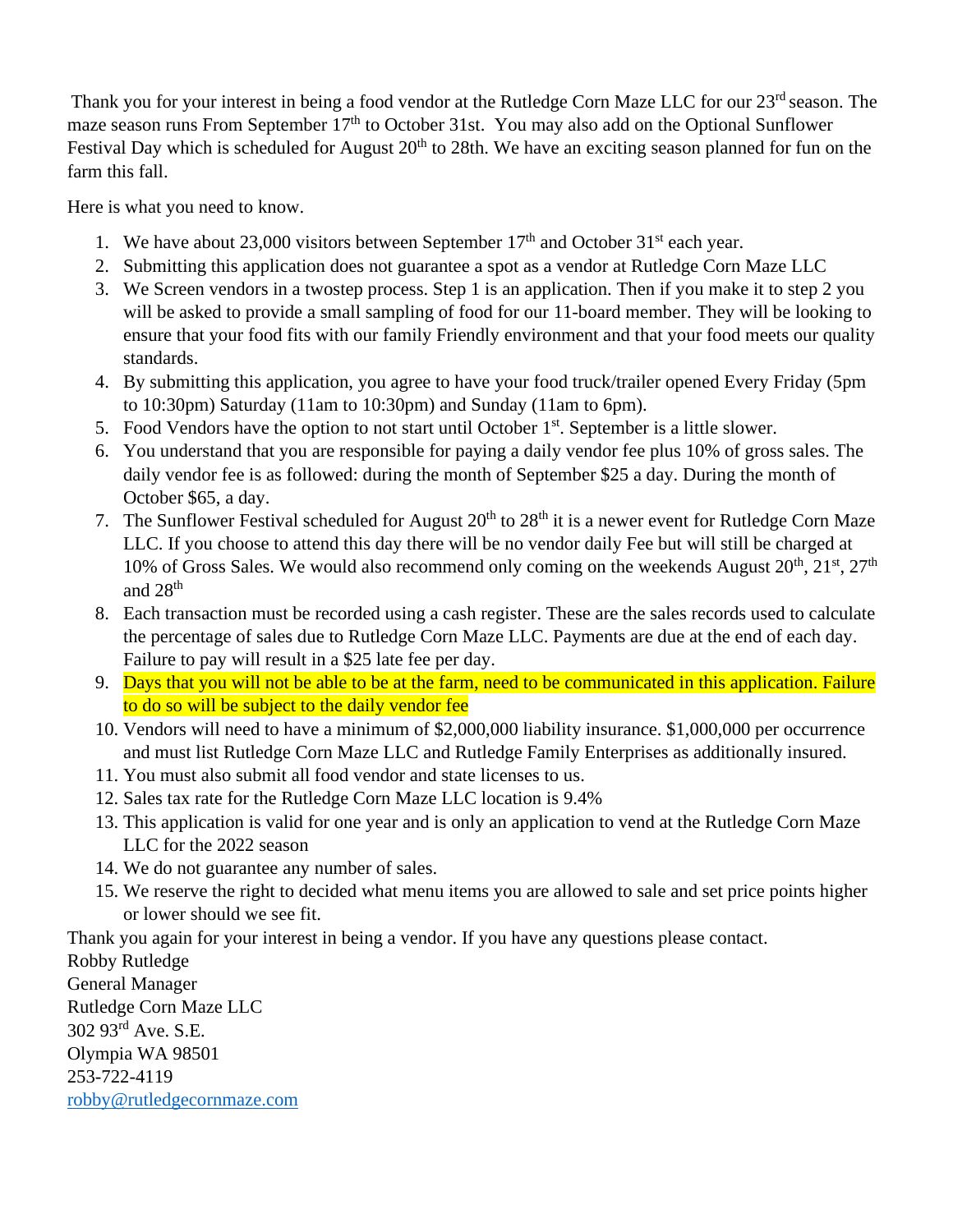## Rutledge Corn Maze LLC Food Vendor Application

# Please note this proposal is NOT an offer of space.<br>PLEASE PRINT CLEARLY or TYPE - Complete All Information!

| Company:                                                          |                                                                                                     |
|-------------------------------------------------------------------|-----------------------------------------------------------------------------------------------------|
|                                                                   |                                                                                                     |
|                                                                   |                                                                                                     |
|                                                                   |                                                                                                     |
|                                                                   |                                                                                                     |
|                                                                   |                                                                                                     |
|                                                                   |                                                                                                     |
|                                                                   |                                                                                                     |
| Company Information: □ Proprietorship □ Corporation □ Partnership | UBI (Uniform Business Identifier) Number issued by Washington State: ______________________________ |
|                                                                   |                                                                                                     |
| If partnership, name each partner, address and phone number:      |                                                                                                     |
|                                                                   | ,我们也不能会在这里,我们也不能会在这里,我们也不能会在这里,我们也不能会在这里,我们也不能会在这里,我们也不能会不能会不能会。""我们,我们也不能会不能会不能                    |
|                                                                   | OTHER EVENTS or FAIRS YOU HAVE PARTICIPATED: ___________________________________                    |
|                                                                   |                                                                                                     |
|                                                                   |                                                                                                     |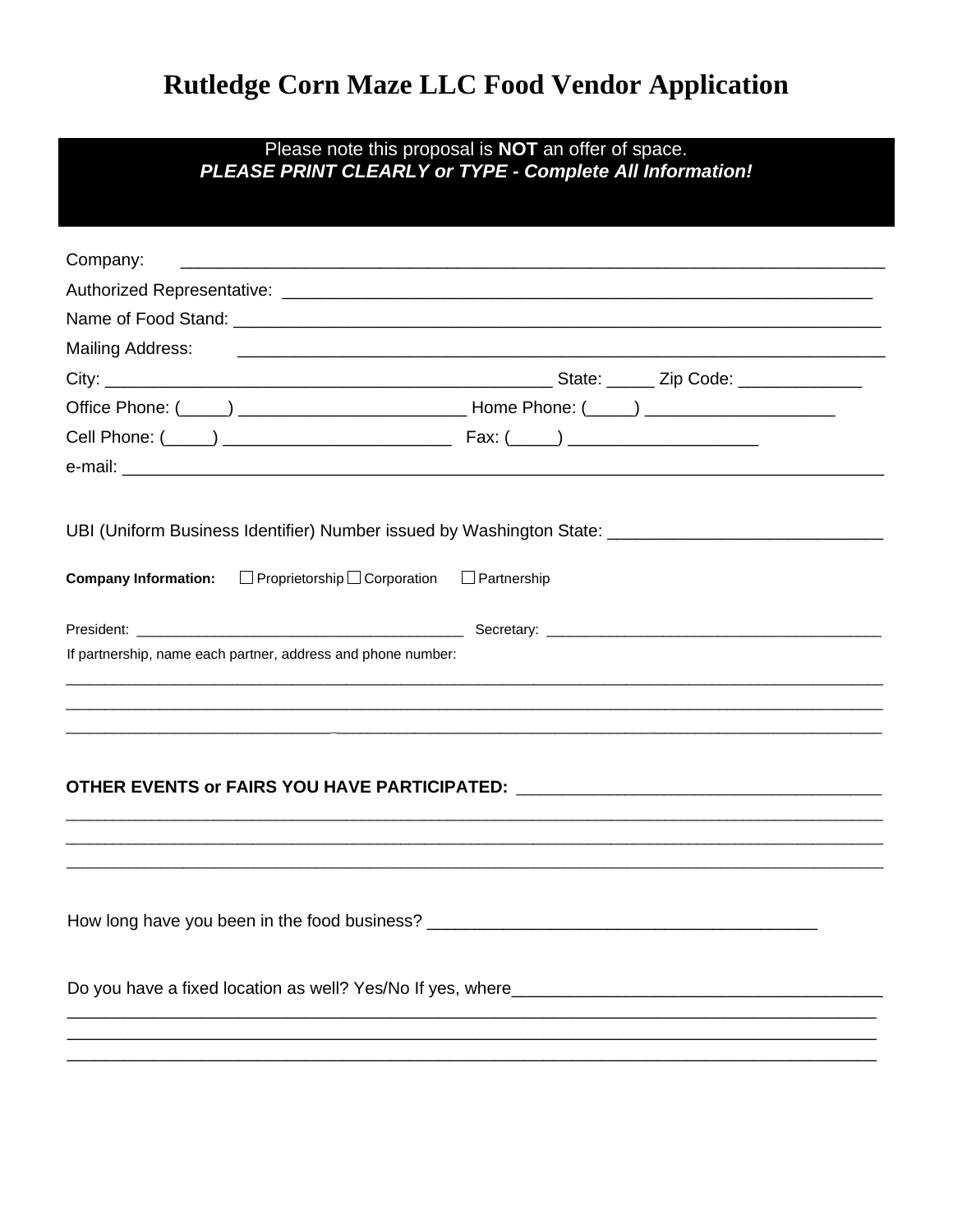### **ATTACH A COMPLETE MENU**

## **PHOTOS & SCHEMATIC OF FOOD BOOTH:** *Please attach photos of booth in operation*



#### **UNIT #** \_\_\_\_\_\_\_\_\_ **NAME OF BOOTH:** \_\_\_\_\_\_\_\_\_\_\_\_\_\_\_\_\_\_\_\_\_\_\_\_\_\_\_\_\_\_\_\_\_\_\_\_\_\_\_\_\_\_\_\_\_\_\_\_\_\_\_

| Specify the exact dimensions of booth (without awnings):                                                           | A    | $\mathsf{X}$ and $\mathsf{X}$ and $\mathsf{X}$ and $\mathsf{X}$ are $\mathsf{X}$ and $\mathsf{X}$ and $\mathsf{X}$ are $\mathsf{X}$ and $\mathsf{X}$ are $\mathsf{X}$ and $\mathsf{X}$ are $\mathsf{X}$ and $\mathsf{X}$ are $\mathsf{X}$ and $\mathsf{X}$ are $\mathsf{X}$ and $\mathsf{X}$ are | B    | height |  |  |  |  |
|--------------------------------------------------------------------------------------------------------------------|------|--------------------------------------------------------------------------------------------------------------------------------------------------------------------------------------------------------------------------------------------------------------------------------------------------|------|--------|--|--|--|--|
| Specify the exact dimensions including awnings and signage:                                                        | A    | $X \_$                                                                                                                                                                                                                                                                                           | B    | height |  |  |  |  |
| B<br>Service Sides                                                                                                 |      |                                                                                                                                                                                                                                                                                                  |      |        |  |  |  |  |
| $\sqcup$ c. $\sqcap$ n<br>$\overline{B}$<br>Door is located:                                                       |      |                                                                                                                                                                                                                                                                                                  |      |        |  |  |  |  |
| No <sub>1</sub><br>Do you have a generator?<br>$Yes \Box$                                                          |      |                                                                                                                                                                                                                                                                                                  |      |        |  |  |  |  |
| $\Box$ No Tongue location:<br>Yes<br>Is the tongue removable?                                                      | FI I |                                                                                                                                                                                                                                                                                                  | FI I |        |  |  |  |  |
| Please attach photograph of Food Concession and list of all food you would like to sell at the farm this<br>Season |      |                                                                                                                                                                                                                                                                                                  |      |        |  |  |  |  |

| Will unit(s) require 208 single phase? Yes $\Box$ No |  |  | $\sim 10$ |
|------------------------------------------------------|--|--|-----------|
| Will unit(s) require 208 three phase? Yes $\Box$ No  |  |  | $\Box$    |